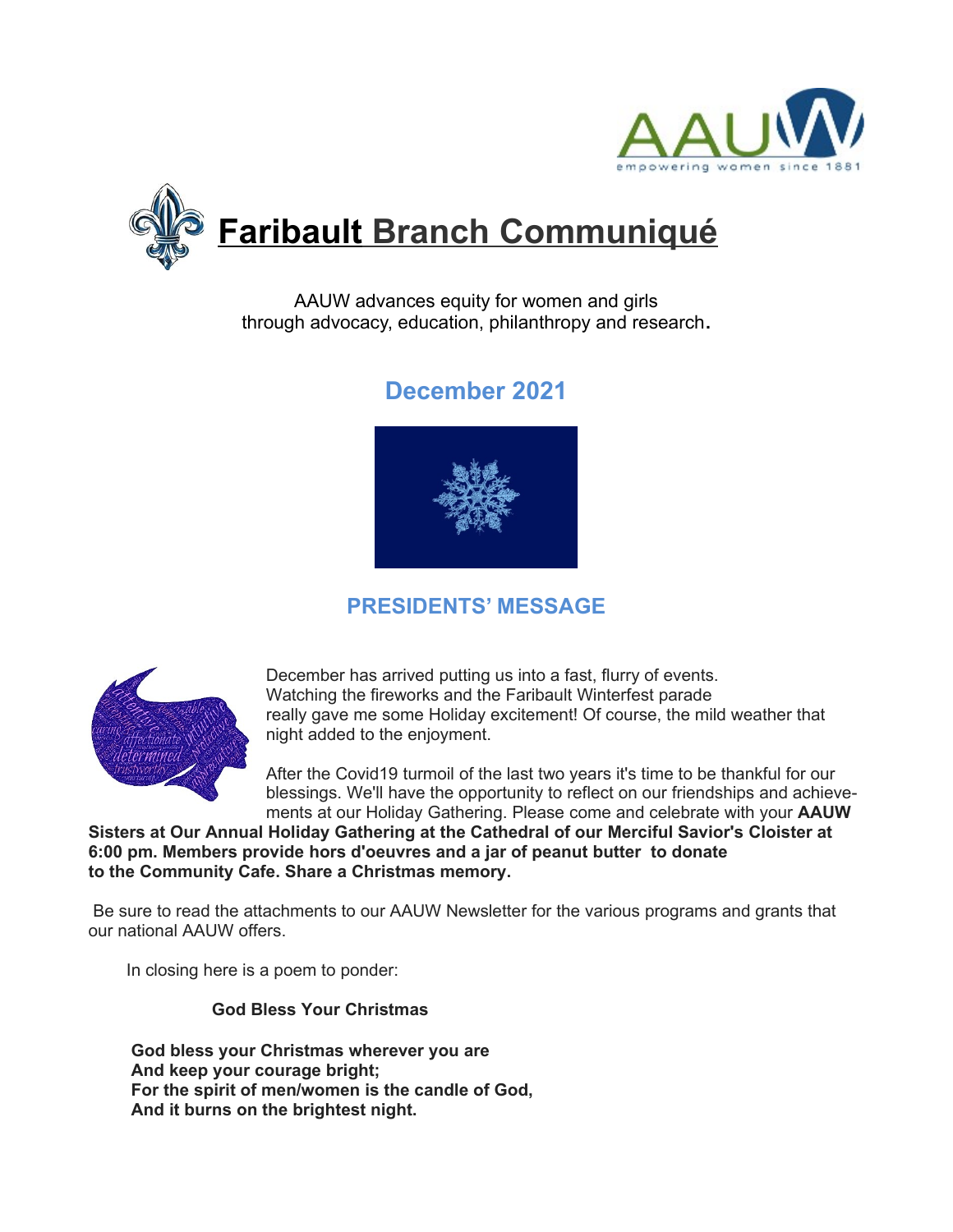**God bless your Christmas wherever you are And keep you strong in faith; For the spirit of God is the refuge of man/woman And the light in his dwelling place. Author Unknown**

*Submitted by Co - Presidents Kathy Larson & Pat Rice*

## **Secretary's Report**





Co-president Kathy Larson called the November meeting of the Faribault Branch of AAUW to order at 6:33 p.m. and welcomed the attendees. **Treasurer's Report:** JoEllen Schulz reported that we took in \$4,962.25 at the door at the Halloween Omelet Breakfast fundraiser for local scholarships. After expenses, we will make a profit of \$3,156.67, a record

for this now traditional event. Our current balance in checking is \$7,971.35

### **Social Committee report:**

- Our first Birthday Celebration since Covid was held at Basher's on Nov.  $3<sup>rd</sup>$ ; we had three tables of "birthday" gals and well-wishers celebrating October, November and December birthdays.
- The third Saturday Coffee gathering at *Crack of Dawn* met Nov. 20<sup>th</sup> and had 10 participants.

### **Annual Christmas Gathering**,

- $\bullet$  We will hold our traditional holiday party on Dec. 20<sup>th</sup> at the Cathedral Cloister beginning at 6:00 p.m.
- Members will provide hors d'oeuvres and are asked to bring a jar of peanut butter to donate to the Community Café.
- Our entertainment will be members sharing a Christmas memory.

### **Celebrations of the Evening:**

- Co-presidents Kathy Larson and Pat Rice treated members to mini-cupcakes to help us celebrate our 140<sup>th</sup> anniversary of AAUW.
- All who were present sang *Happy Birthday* to May Bottke to help her celebrate her 97<sup>th</sup> birthday this next Sunday, Nov. 28<sup>th</sup>. Her daughter, Mary Osborne, shared birthday cookies with her fellow members.

The meeting adjourned.

Program Chair, Pauline Schreiber then introduced our speaker for the evening, Becky Ford, director of Faribault Youth Investment who presented information about AmeriCorps service programs in Rice County,

Following the program, AAUW members participated in the annual silent auction to raise money for scholarships.

*Respectfully submitted, Ruth Hildebrandt, secretary*

**Book Club**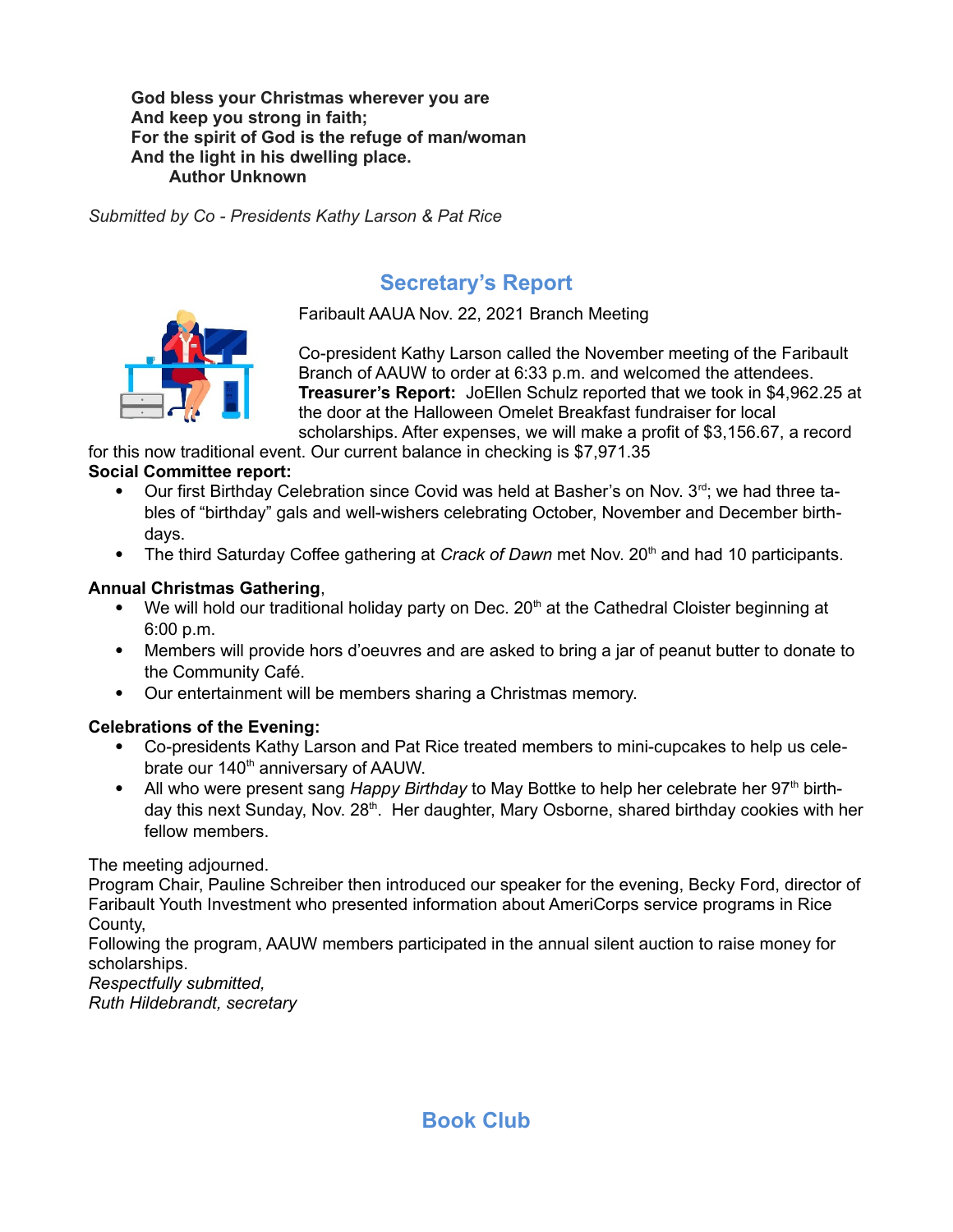

The AAUW Book Club met Thursday, November 18 to discuss *The Art of Racing in the Rain* by Garth Stein. The book narrated by Enzo, a dog owned by a car racing individual, prompted conversation about how important animals are in our lives. We all loved the book.

Our December meeting will be a 12 pm lunch on Thursday, December 16 at the Dubbels home. The book is *Swede Hollow* by Ola Larsmo. *Submitted by Barb Dubbels*

# **Social Time**



Join us for coffee and treats at the Crack of Dawn, 10:30 on Saturday, December 18th. *Submitted by Sue Olson*

## **Treasurer's Report**



Our November silent auction was filled with goodies to purchase so that with many generous contributions we have increased our income by \$344. Our bank balance is currently over \$8200. *Submitted by JoEllen Schulz*

# **A Message from Marj Helmer**



Christmas gift idea! Marge Helmer's book, "Bits & Pieces 2: An Anthology by the Maple Grove Writers' Studio. Fiction and nonfiction by the group Marge Helmer (Marj) started four years ago. See and buy the book from Amazon.

Christmas get-together sounds wonderful. I hope to make it there, weather permitting and my driver is willing. Love you all. And keep up the good work, especially now with the current Roe v. Wade Supreme Court challenges. Don't forget to write those year-end gift checks to Planned Parenthood. Love

Marge

**BUY OUR BOOK NOW! You only have a short time, so read a short story from the anthology. Relax and enjoy. Available on Amazon.**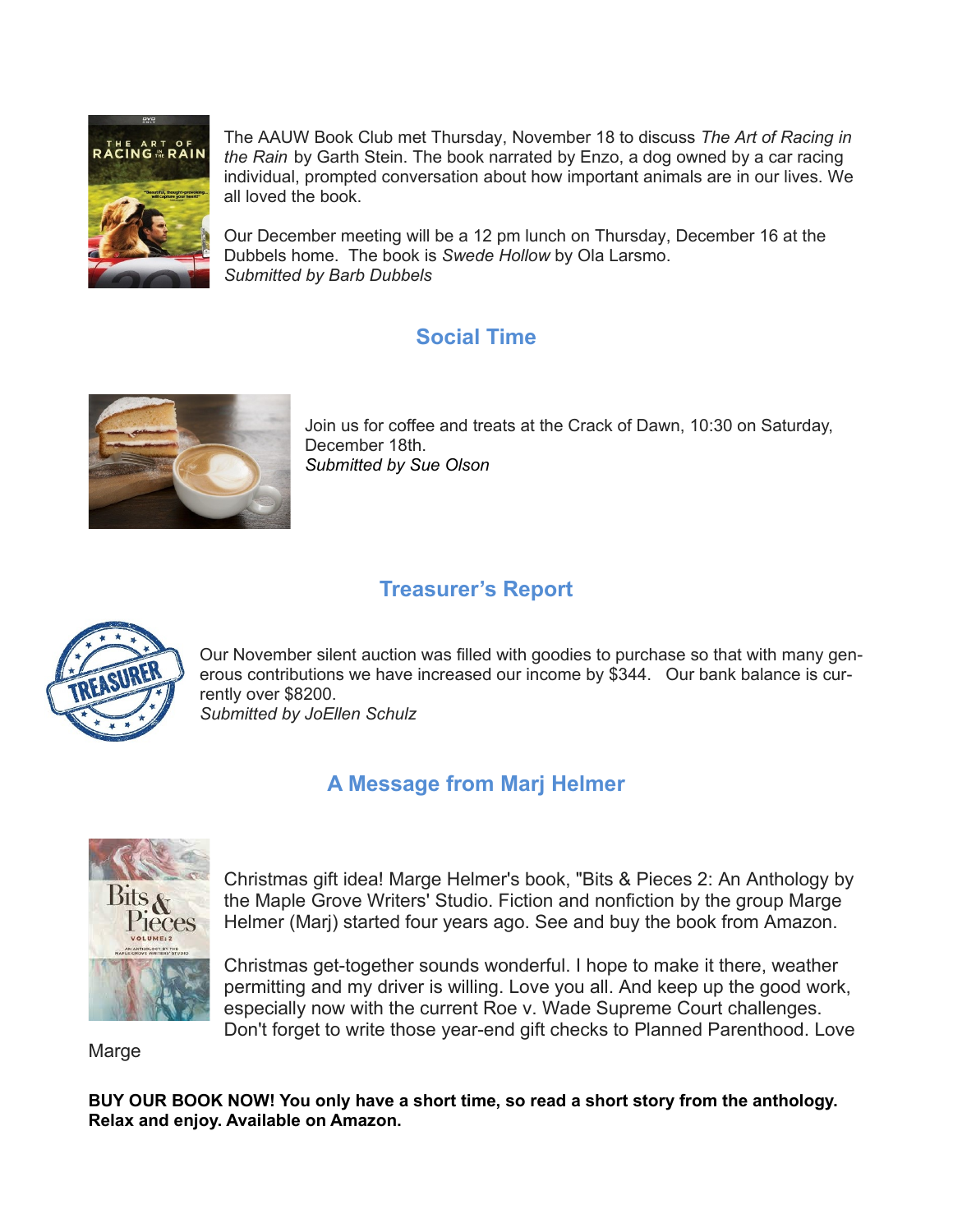#### Books by Marj Helmer Maple Grove Writers' Studio Anthology 2 mhelmer.author@gmail.com



## **A Message from Teresa K. Sagen, AAUW MN Administrative Assistant**

#### Hi All

Attached is the *AAUW MN Helping Our Branches in 2022* Booklet that lists the grants and awards that are available to Branches in 2022. Almost all of the grant/award applications are due in March 2022 except NCCWSL applications that are due January 30. Notice that the NCCWSL info has "Pending" since we don't yet know the conference date nor do we know if it will be in person or virtual.

Please feel free to share the booklet widely with your other Board and Branch Members! *Teresa*

#### **Community News:**

**Two of our AAUW members were featured on Channel 9 last week. Pat Rice and Pat Unbreit were interviewed about the annual lefse making tradition at First English Church. They have been part of the tradition for many years.**

**We are so proud of our two ladies for their outstanding work on many Faribault community and AAUW committees over the years! Bravo! Pat and Pat !** *Submitted by Kathy Larson*